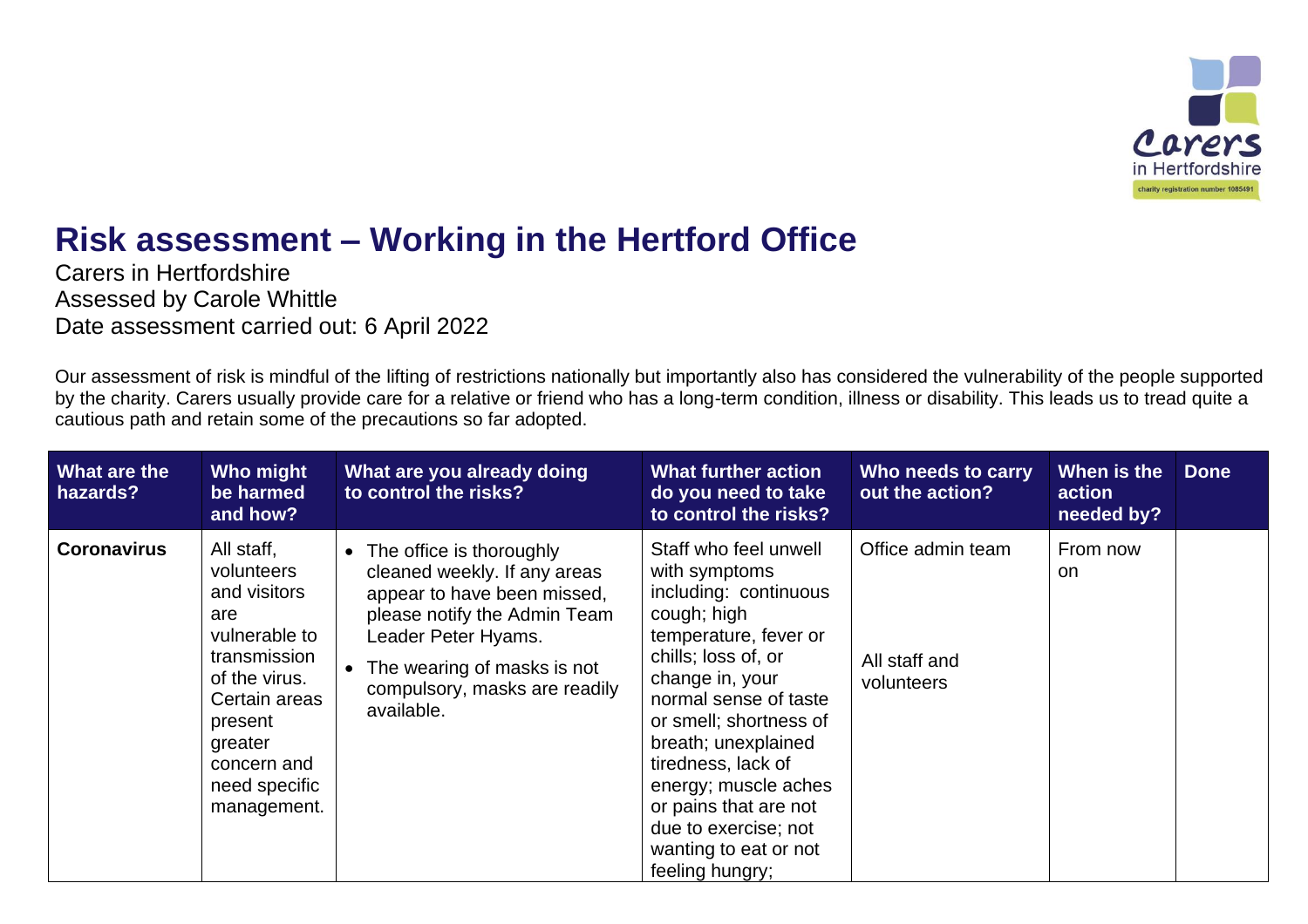

|  | To ensure no overcrowding,<br>$\bullet$<br>the desk booking system is to<br>be strictly adhered to, with a<br>maximum of 6 people in the<br>main meeting room, 4 in the<br>office adjacent, 2 in the room<br>off the kitchen, 6 in the<br>reception area, 4 in the CSA<br>room, 2 in the finance office<br>and 3 in the CEO office giving<br>a total maximum of 27 staff. | headache that is<br>unusual or longer<br>lasting than usual;<br>sore throat, stuffy or<br>runny nose; diarrhoea,<br>feeling sick or being<br>sick should speak to<br>their line manager or<br>the duty manager<br>before coming to the<br>office.<br>Staff who have not<br>booked a desk will not<br>be allowed to stay. | Booking must be<br>made on Desk<br>Bookings sheet in<br>Sharepoint - All<br>staff. |  |
|--|---------------------------------------------------------------------------------------------------------------------------------------------------------------------------------------------------------------------------------------------------------------------------------------------------------------------------------------------------------------------------|--------------------------------------------------------------------------------------------------------------------------------------------------------------------------------------------------------------------------------------------------------------------------------------------------------------------------|------------------------------------------------------------------------------------|--|
|  | Kitchen can only be occupied<br>$\bullet$<br>by one person at a time, only<br>disposable towels are to be<br>used for drying up.                                                                                                                                                                                                                                          | Kitchen area is to be<br>kept clean using<br>supplied materials.                                                                                                                                                                                                                                                         | All staff, volunteers,<br>and visitors                                             |  |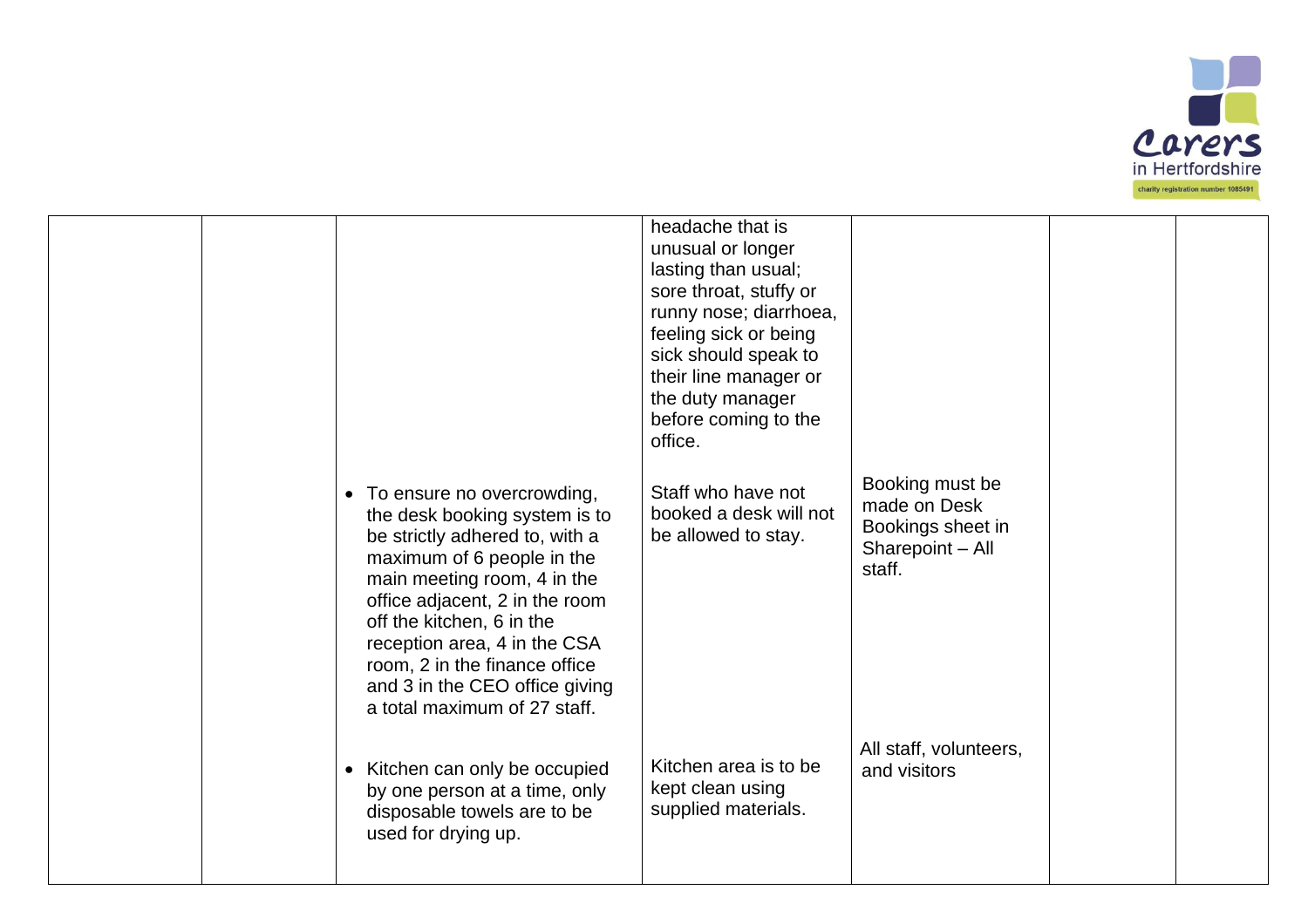

|  | • Check Fire escapes are kept<br>unlocked and clear.                                                                                                                                                             |                                                                                                                                                                                  | Duty Manager to<br>ensure this is done<br>with assistance of<br>office admin team |  |
|--|------------------------------------------------------------------------------------------------------------------------------------------------------------------------------------------------------------------|----------------------------------------------------------------------------------------------------------------------------------------------------------------------------------|-----------------------------------------------------------------------------------|--|
|  | • Photocopier: if the copier is in<br>use do not wait by the<br>machine, ensure the previous<br>user is finished before<br>approaching the machine to<br>complete your printing.                                 | Clean hands before<br>and after use of the<br>photocopier.                                                                                                                       | All copier users                                                                  |  |
|  | • Contact points such as desks,<br>chairs are kept clean.                                                                                                                                                        | Contact points such as<br>handles to be cleaned<br>daily to reduce<br>infection - this should<br>include areas in<br>kitchen e.g. fridge.<br>This is recorded on a<br>log sheet. | Duty Manager to<br>ensure this is done<br>with assistance of<br>office admin team |  |
|  | • Only maximum of two people<br>should enter the basement at<br>a time, and they must let a<br>member of the Admin staff<br>know before going down,<br>masks are advised in this area<br>as ventilation is poor. |                                                                                                                                                                                  | All staff                                                                         |  |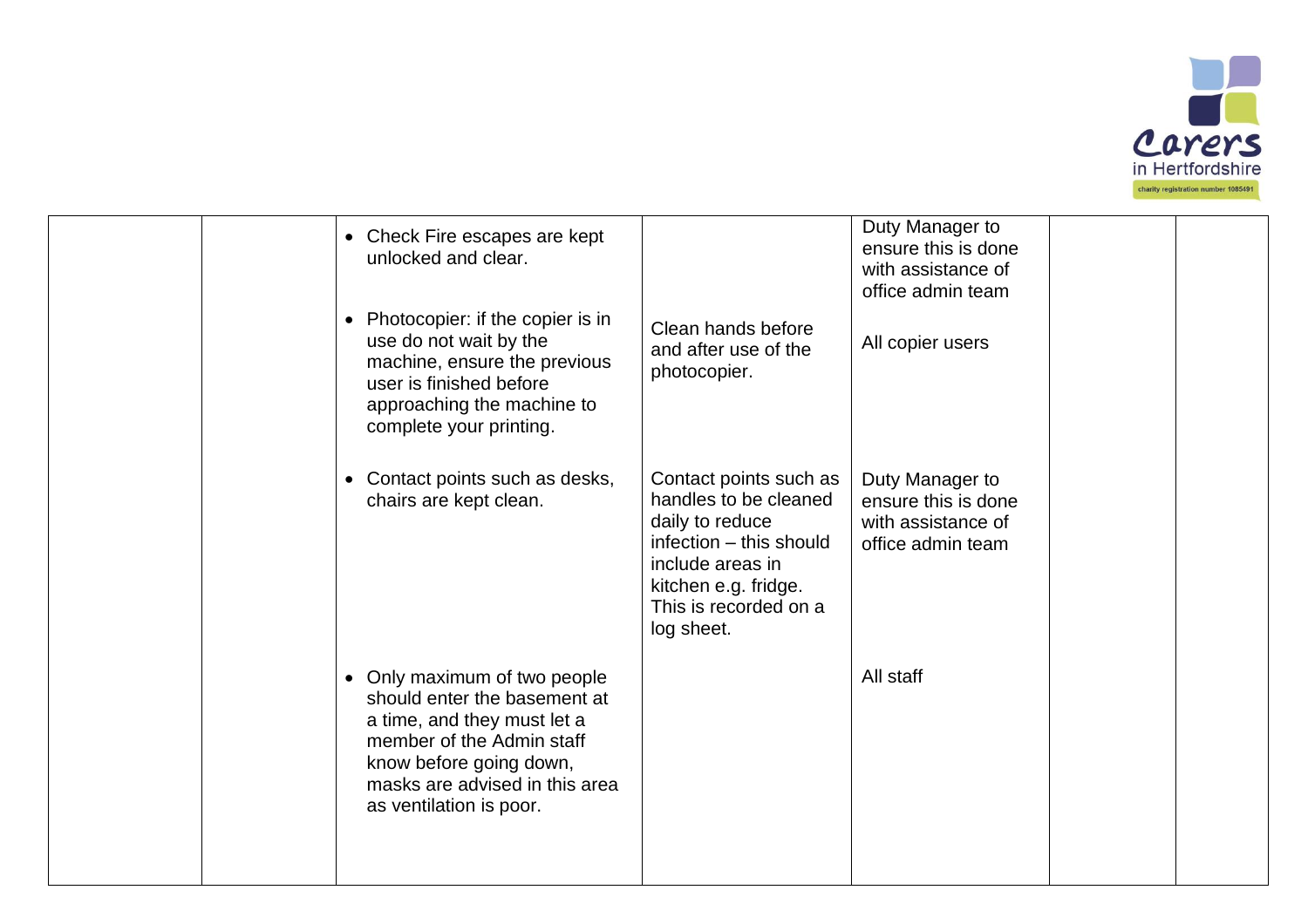

|  | • Ensure all meetings take<br>place in a well-ventilated<br>area/room. | Good ventilation is key<br>to reducing this air<br>borne infection. Doors<br>and windows will be<br>opened twice a day at<br>for at least 10 minutes<br>to allow fresh air to<br>circulate. Staff will be<br>asked to dress warmly<br>in cold weather. | <b>All Staff</b> |  |
|--|------------------------------------------------------------------------|--------------------------------------------------------------------------------------------------------------------------------------------------------------------------------------------------------------------------------------------------------|------------------|--|
|  |                                                                        | Doors to be left open<br>to give a view of users                                                                                                                                                                                                       | All staff        |  |
|  |                                                                        | Ensure your<br>workstation/work area<br>is cleaned prior to<br>commencing work and<br>at the end of every<br>shift using materials<br>supplied.                                                                                                        | All users        |  |
|  |                                                                        | Clean contact points,<br>including power<br>sockets (ensuring they<br>are switched off),<br>telephones (handsets<br>and base) and any<br>common computer<br>equipment.                                                                                 |                  |  |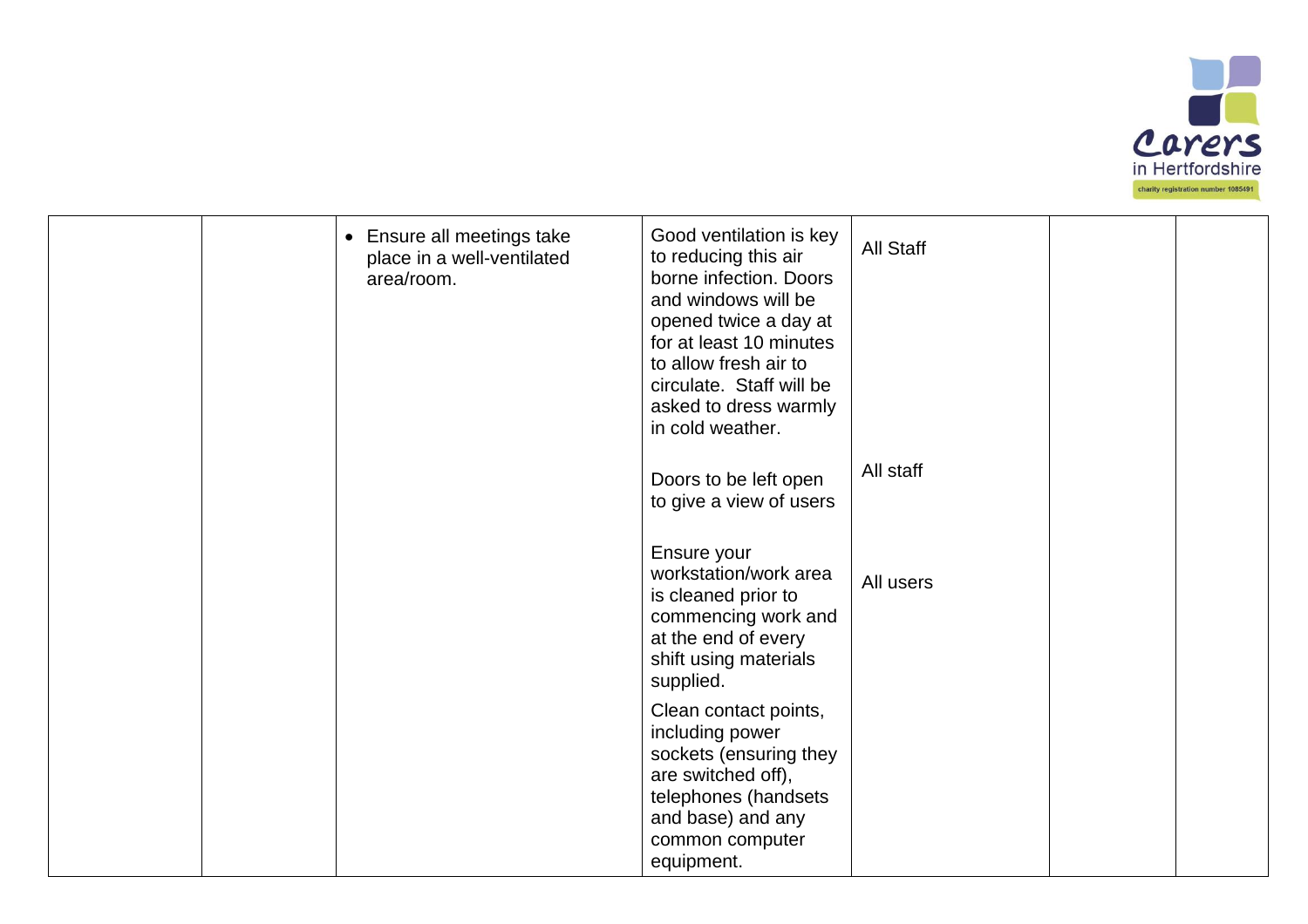

| Fully clear desks to<br>All staff, volunteers,<br>enable cleaning by<br>and visitors<br>cleaners after each<br>use.<br>Ensure personal<br>hygiene by following<br>government guidance<br>on hand washing,<br>regularly sanitising<br>hands between shared<br>contact points e.g.<br>door handles,<br>photocopier, signing in<br>book, using toilets,<br>fridge.<br>Ensure staff are made<br>All staff<br>aware of the<br>restrictions, mount<br>signage with warnings |  |  |  |  |
|-----------------------------------------------------------------------------------------------------------------------------------------------------------------------------------------------------------------------------------------------------------------------------------------------------------------------------------------------------------------------------------------------------------------------------------------------------------------------|--|--|--|--|
|                                                                                                                                                                                                                                                                                                                                                                                                                                                                       |  |  |  |  |
|                                                                                                                                                                                                                                                                                                                                                                                                                                                                       |  |  |  |  |
|                                                                                                                                                                                                                                                                                                                                                                                                                                                                       |  |  |  |  |
| Ensure visitors are<br>All staff<br>aware of our risk<br><b>Visitors</b><br>assessment and<br>safety procedures<br>within the office before<br>the visit takes place.<br>Take visitor to a<br>segregated area.                                                                                                                                                                                                                                                        |  |  |  |  |